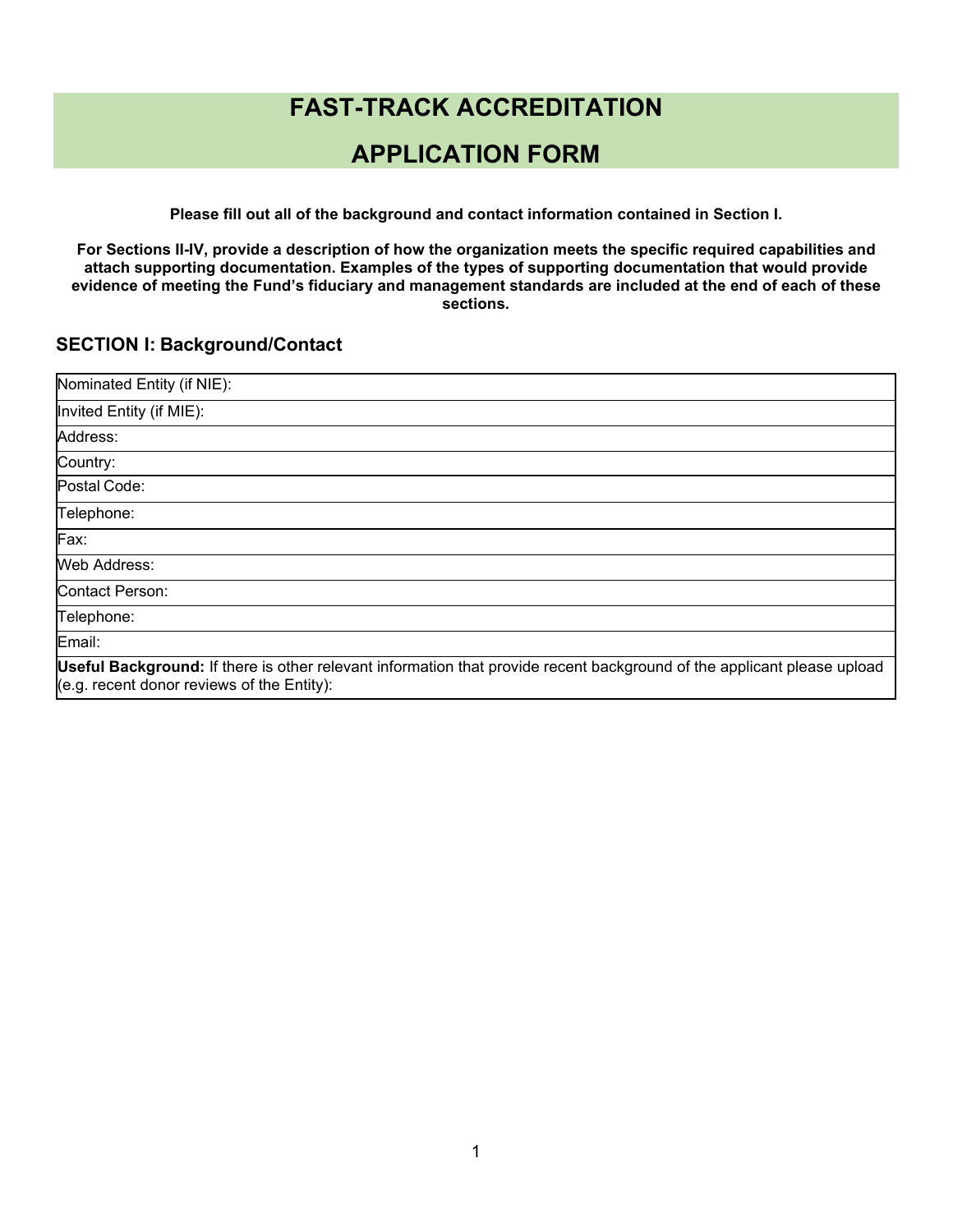# **SECTION II: Financial Management and Integrity**

#### **Specific Capability Required**

- a) Legal status to contract with Adaptation Fund Board;
- b) Accurately and regularly record transactions and balances in a manner that adheres to broadly accepted good practices, and are audited periodically by an independent firm organization;
- c) Managing and disbursing funds efficiently and with safeguards to recipients on a timely basis;
- d) Produce forward-looking financial plans and budgets.

| <b>Criterion</b>        | <b>Required competency</b>                                                                                                          | Specific capability required                                                                                    | <b>Example of supporting</b><br>documentation to be provided(please<br>highlight the relevantsection/s)                                                                                                                                                                                                        |
|-------------------------|-------------------------------------------------------------------------------------------------------------------------------------|-----------------------------------------------------------------------------------------------------------------|----------------------------------------------------------------------------------------------------------------------------------------------------------------------------------------------------------------------------------------------------------------------------------------------------------------|
| 1                       | <b>Legal Status</b>                                                                                                                 | a) Demonstration of necessary legal<br>personality                                                              | Documentation of legal status and<br>mandate(e.g., a copy of articles of<br>incorporation, by-laws, Act,<br>Regulation, and/or Law or any other<br>relevant document, law establishing<br>the government entity or ministry).                                                                                  |
|                         |                                                                                                                                     | b) Demonstration of legal<br>capacity/authority and the ability to<br>directly receive funds                    | i. Highlight or provide reference to<br>documents provided under 1 above<br>which indicates point 1.b);<br>ii. List of foreign loan/donor funds<br>handled over the last 2 years.                                                                                                                              |
|                         |                                                                                                                                     | c) Demonstration of legal authority to<br>enter into contracts or agreement with<br>international organizations | i. Highlight or provide reference to<br>documents provided under 1 above<br>which indicates point 1.c);<br>ii. A copy of agreements or contractswith<br>international organizations signed by<br>the head or the person of authority of<br>the entity.                                                         |
|                         |                                                                                                                                     | d) Demonstration of legal capacity to<br>serve as a plaintiff or defendant in a<br>Courtof law                  | i. Highlight or provide reference to<br>documents provided under 1 above<br>which indicates point 1.d).                                                                                                                                                                                                        |
| $\overline{\mathbf{3}}$ | Internal Control Framework b) Demonstration of proven<br>with particular reference to<br>control over disbursements<br>and payments | payment/disbursement systems                                                                                    | i. Policies and procedures related to<br>AML/CFT;<br>ii.Screening system which documents<br>all individuals and/or entities before<br>the agency transfers money to them;<br>iii.Decision-making process that the<br>agency follows when it identifies risks<br>related to any individuals and/or<br>entities. |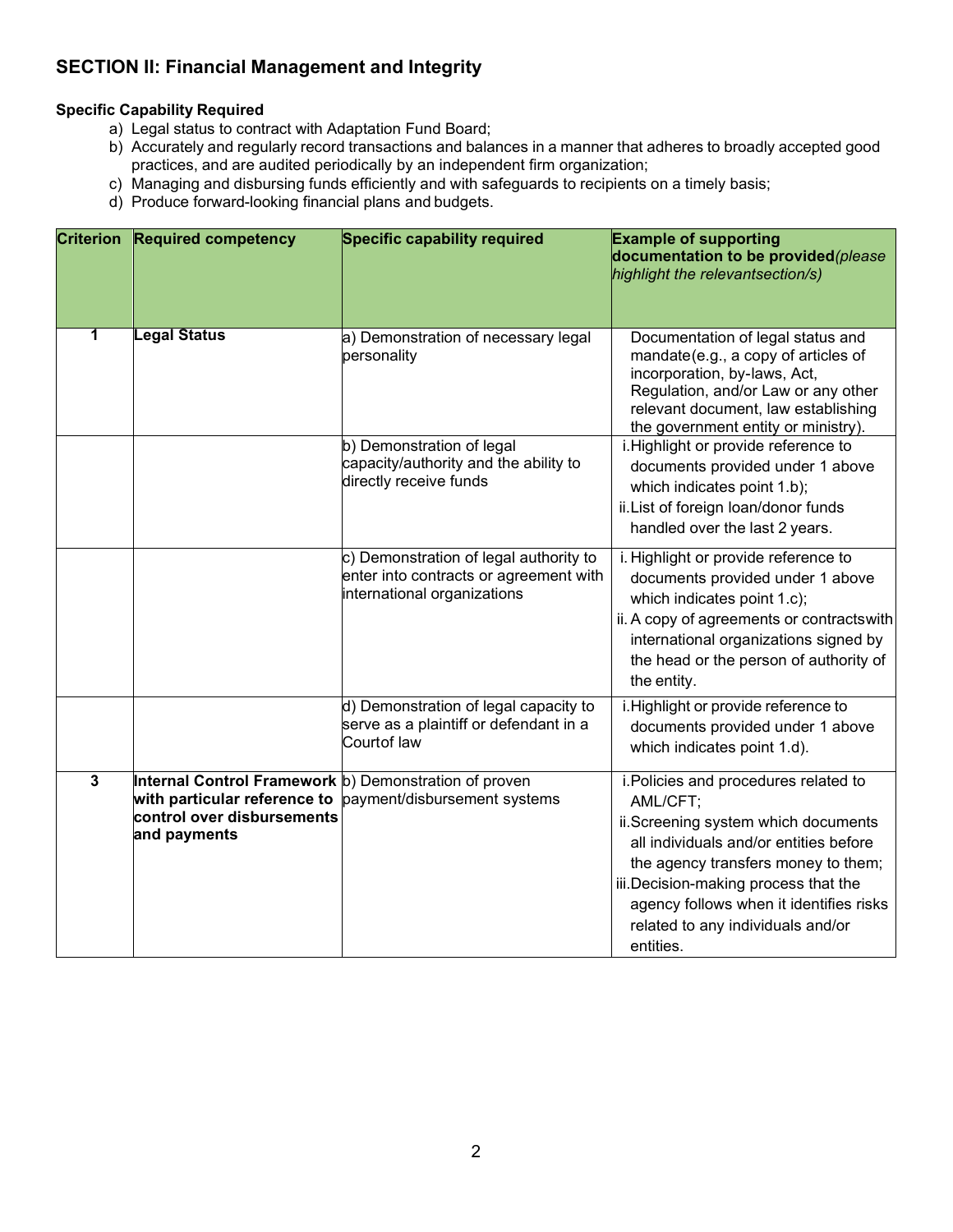### **SECTION III: Requisite Institutional Capacity**

### **Specific Capability Required**

- a) Ability to manage procurement procedures which provide for transparent practices, including competition;
- b) Ability to identify, develop and appraise projects;
- c) Competency to manage or oversee the execution of projects/programmes, including ability to manage subrecipients and to support project/programme delivery and implementation;
- d) Capacity to undertake monitoring and evaluation.

|   | <b>CriterionRequired</b><br>competency | <b>Specific capability required</b>                                                                                                                                                                                                    | <b>Example of supportingdocumentation</b><br>to be provided (please highlight the<br>relevant section/s) |
|---|----------------------------------------|----------------------------------------------------------------------------------------------------------------------------------------------------------------------------------------------------------------------------------------|----------------------------------------------------------------------------------------------------------|
| 5 | <b>Procurement</b>                     | a) Evidence of transparent and fair<br>procurement policies and procedures at the<br>national level/organizational level; that are<br>consistent withrecognized international<br>practice (including dispute resolution<br>procedures) | Policies and procedures related to<br>AML/CFT.                                                           |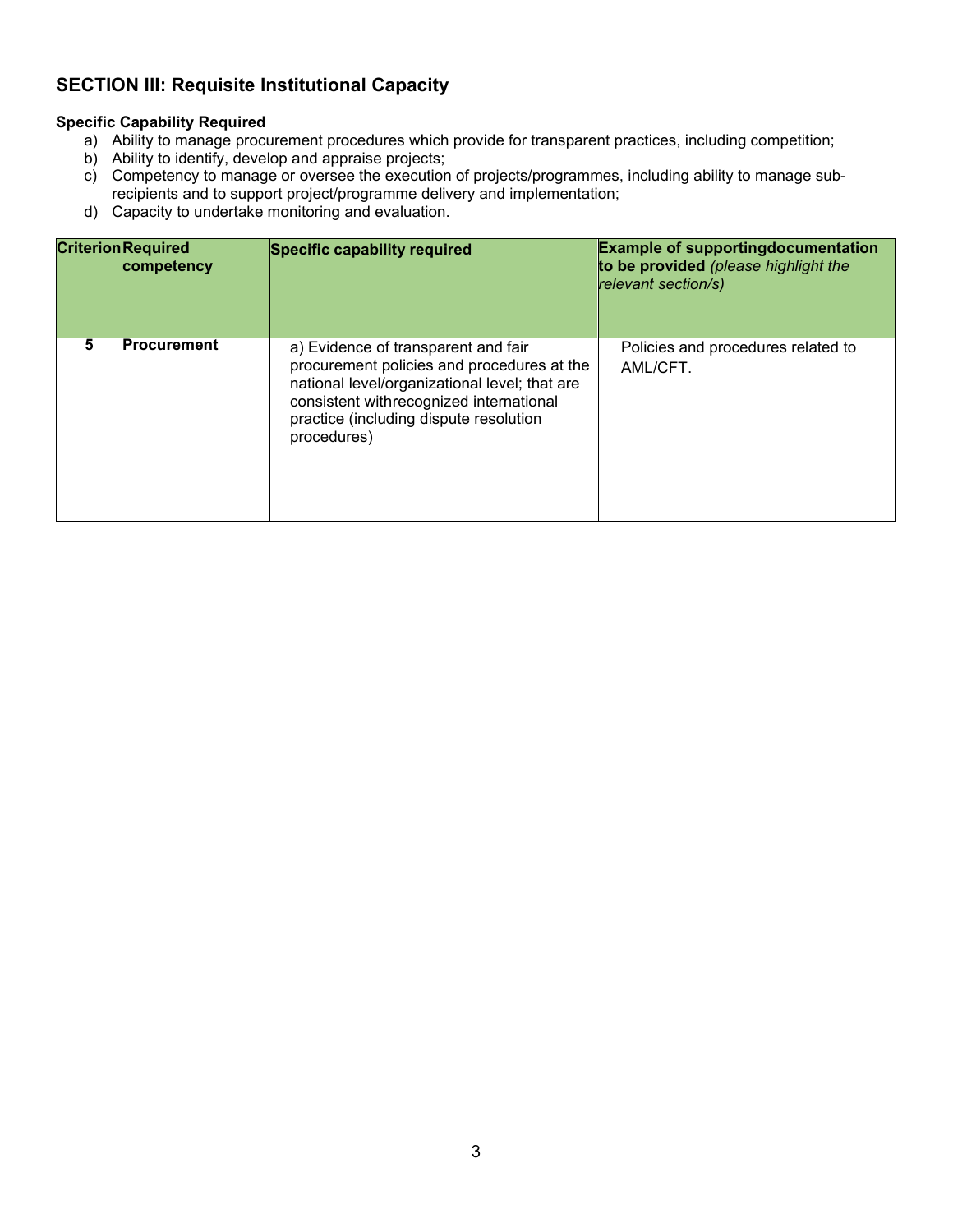## **SECTION IV: Transparency, self-investigative powers, and anti- corruption measures**

### **Specific Capability Required**

a) Competence to deal with financial mismanagement and other forms of malpractice.

|    | <b>Criterion Required competency</b>                                                                       | Specific capability required                                                                                                                                                                                                                                                                                                                     | <b>Example of supporting</b><br>documentation to be provided<br>(pleasehighlight the relevant<br>section/s)*                                                                                                                                                                                                                                                                                   |
|----|------------------------------------------------------------------------------------------------------------|--------------------------------------------------------------------------------------------------------------------------------------------------------------------------------------------------------------------------------------------------------------------------------------------------------------------------------------------------|------------------------------------------------------------------------------------------------------------------------------------------------------------------------------------------------------------------------------------------------------------------------------------------------------------------------------------------------------------------------------------------------|
| 10 | <b>Policies and Framework todeal</b><br>with financial mismanagement<br>and other forms of<br>malpractices | a) Evidence/tone/statement from the top Provide evidence of a statement<br>emphasizing a policy of zero tolerance<br>for fraud, financial mismanagement, and tolerance for fraud, financial<br>other forms of malpractice by<br>implementing entity staff or from any<br>external sources associated directly or<br>indirectly with the projects | communicating a policy of zero<br>mismanagement and other forms of<br>malpractice.                                                                                                                                                                                                                                                                                                             |
|    |                                                                                                            | b) Demonstration of capacity and<br>procedures to deal with financial<br>mismanagement and other forms of<br>malpractice                                                                                                                                                                                                                         | i. Provide copy of documented code<br>of conduct/ethics applicable to the<br>staff;<br>ii.Documentation (including, if<br>available, web link/s) establishing<br>avenues for reporting non-<br>compliance/ violation/misconduct<br>and business conduct concerns;<br>iii. Details of policies and procedures<br>relating to managing conflict of<br>interest and whistle blower<br>protection. |